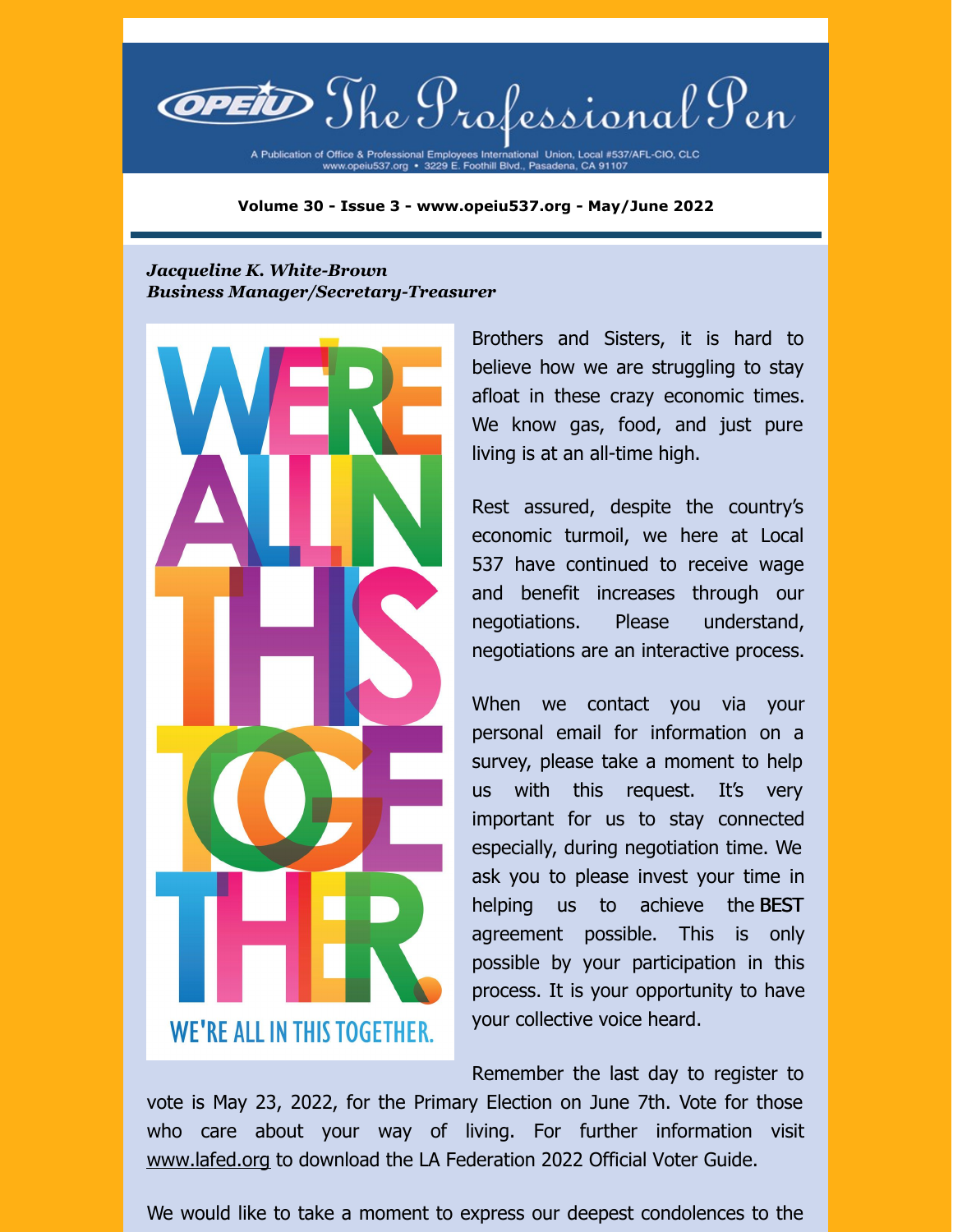families in Buffalo, NY and Laguna Woods, CA for the tragic loss of lives.

## **UNION STRONG** WE'RE ONLY AS STRONG AS OUR MEMBERSHIP!



We would like to welcome the following members to OPEIU Local 537 and extend an invitation to join us for our General Membership meeting May 25, 2022.

Olaga Aguilera Maria Arzate Manuel Creus Jr. Patrick Drohan Mabilia Huerta Sydney E Lopez Nadia A Montenegro Mickilia Patterson Brenda Quinonez

Paola A. Rincon Isabella Samperio Sandra Y Shreeves Laurie Spector Nancy Torres Mei-Shuang Wang Kerri Weakly Lucy Ybarra

## **CONGRATULATIONS**



OPEIU Local 537 would like to congratulate the graduating class of 2022. Another year has brought many challenges but with all your hard work and dedication, remember take pride in how far you have come and faith in how far you can go. Good luck on your future accomplishments.



The Officers and Staff of OPEIU Local 537 send a Special Congratulation to our following member who served tirelessly to the Union and Employer. OPEIU wishes you the best as you enter into a new phase in your life.

Doretha Benton of ILWU Local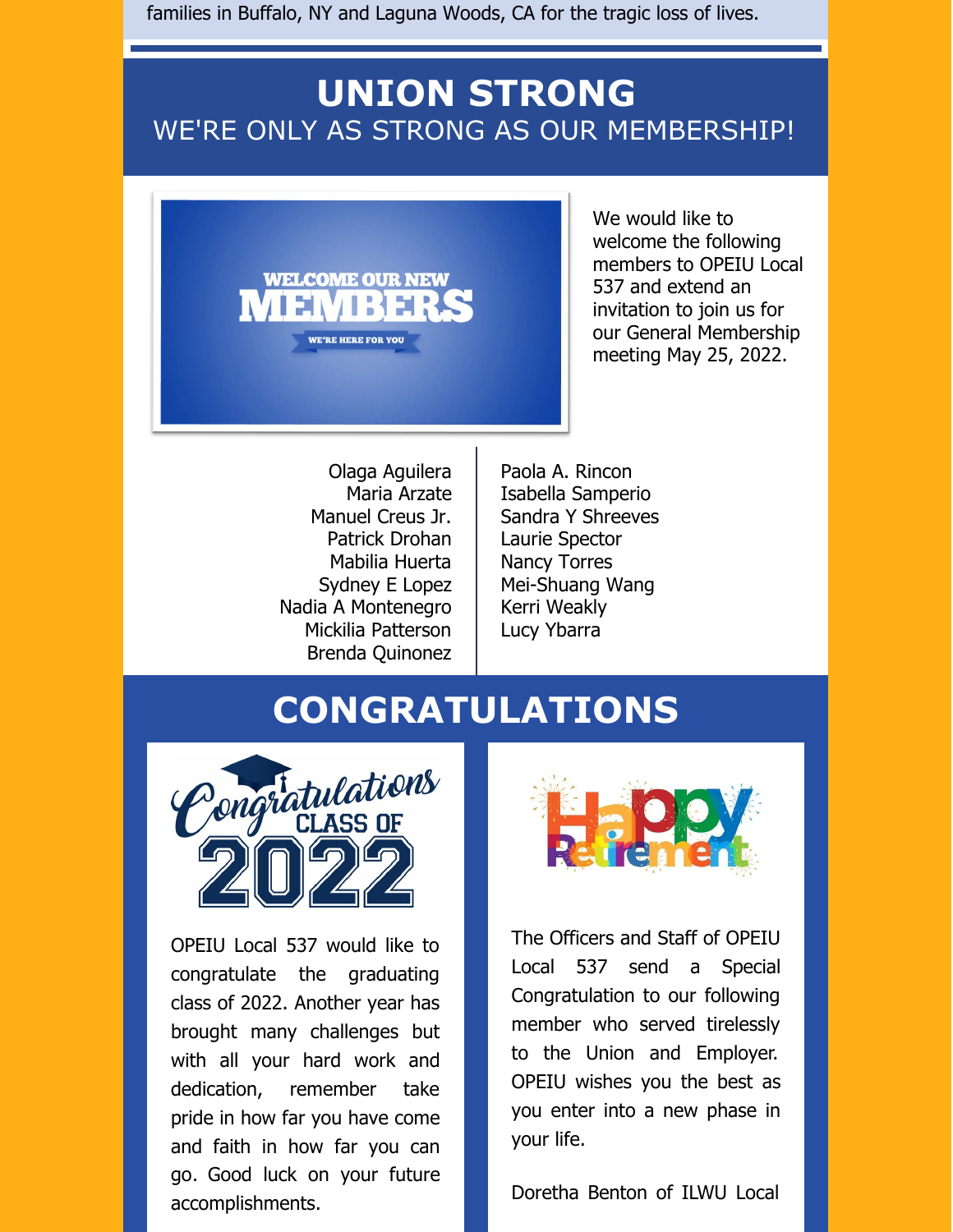26, who retired April 14, 2022, after 22 years of service.

# **STAY CONNECTED**

OPEIU Local 537 has a new way to communicate with you via email. In order to ensure you receive the newsletter, collective bargaining agreement or correspondences from Local 537, it is imperative that you provide us with your PERSONAL email address. We ask that you please share this information with your colleagues and ask them to email Marlene Matsuda at marlene@opeiu537.org so that they can start receiving this important information. As always, the newsletter will be available for your viewing on our website www.opeiu537.org.

#### **OFFICE CLOSURE**

In observance of Memorial Day the office will closed Monday, May 30, 2022



### **RATIFIED CONTRACTS**

- American Federation of Musicians Local 47
- Benefit Programs Administration
- IATSE Local #871
- Richard Prochazka, A Law **Corporation**
- Shanley, A Professional **Corporation**
- Teamsters Local 631

#### **UPCOMING NEGOTIATIONS**

- Cement Masons Local #600
- Pacific Southwest Administrators (PSWA)
- SEIU Local 721
- UA Plumbers and Pipefitters Local #398
- UA Plumbers and Pipefitters 525 JATC
- UAW-LETC Wages
- UAW Local 509

OUR DEEPEST SYMPATHY.....